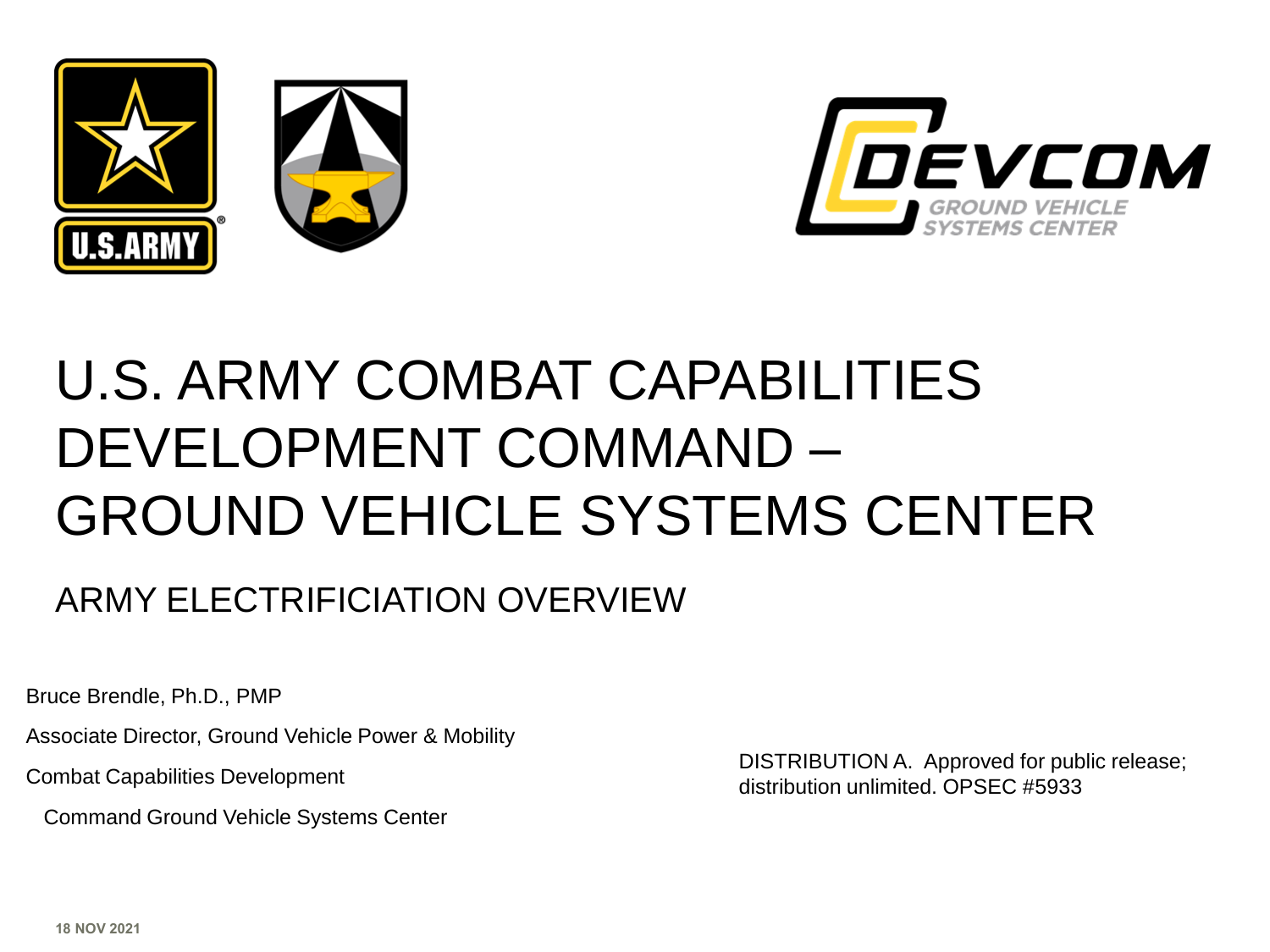

### **ELECTRIFICATION BENEFITS**



- 1. Onboard power for energy based capabilities, such as directed energy weapons, jammers, electrified armor, etc.
- 2. Silent Mobility/Silent Watch
- 3. Extended Operations between resupply due to anti-idling.
- 4. Improved Mobility (and Survivability) due to improved acceleration and burst speed.
- 5. Ability to leverage vehicle to grid to support base camps for expeditionary operations
- 6. Ability to leverage host nation power grid to reduce logistics.
- 7. Reduced maintenance/sustainment costs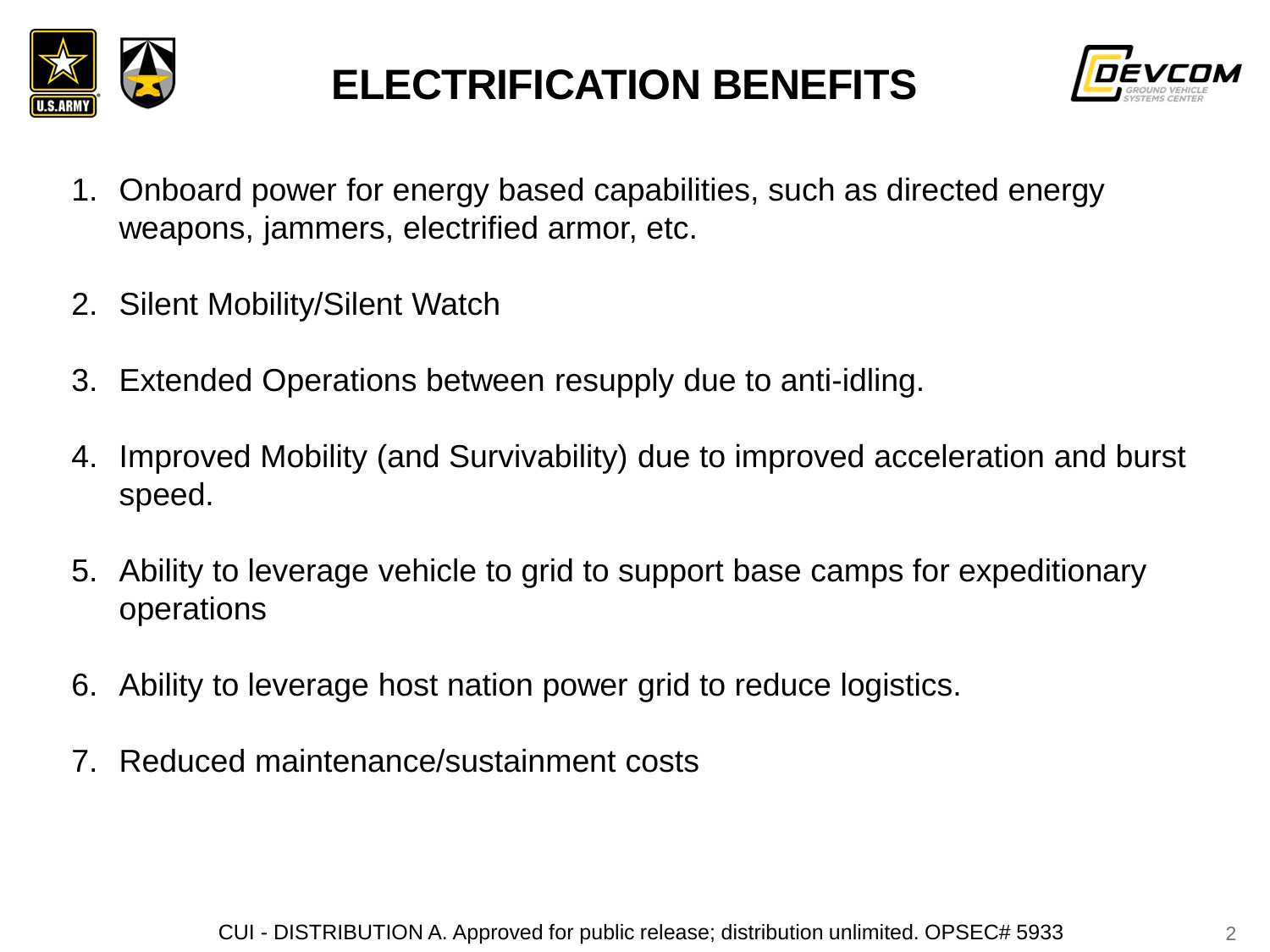

#### **APPROACHES TO ELECTRIFIED PLATFORMS**





CUI - DISTRIBUTION A. Approved for public release; distribution unlimited. OPSEC# 5933 3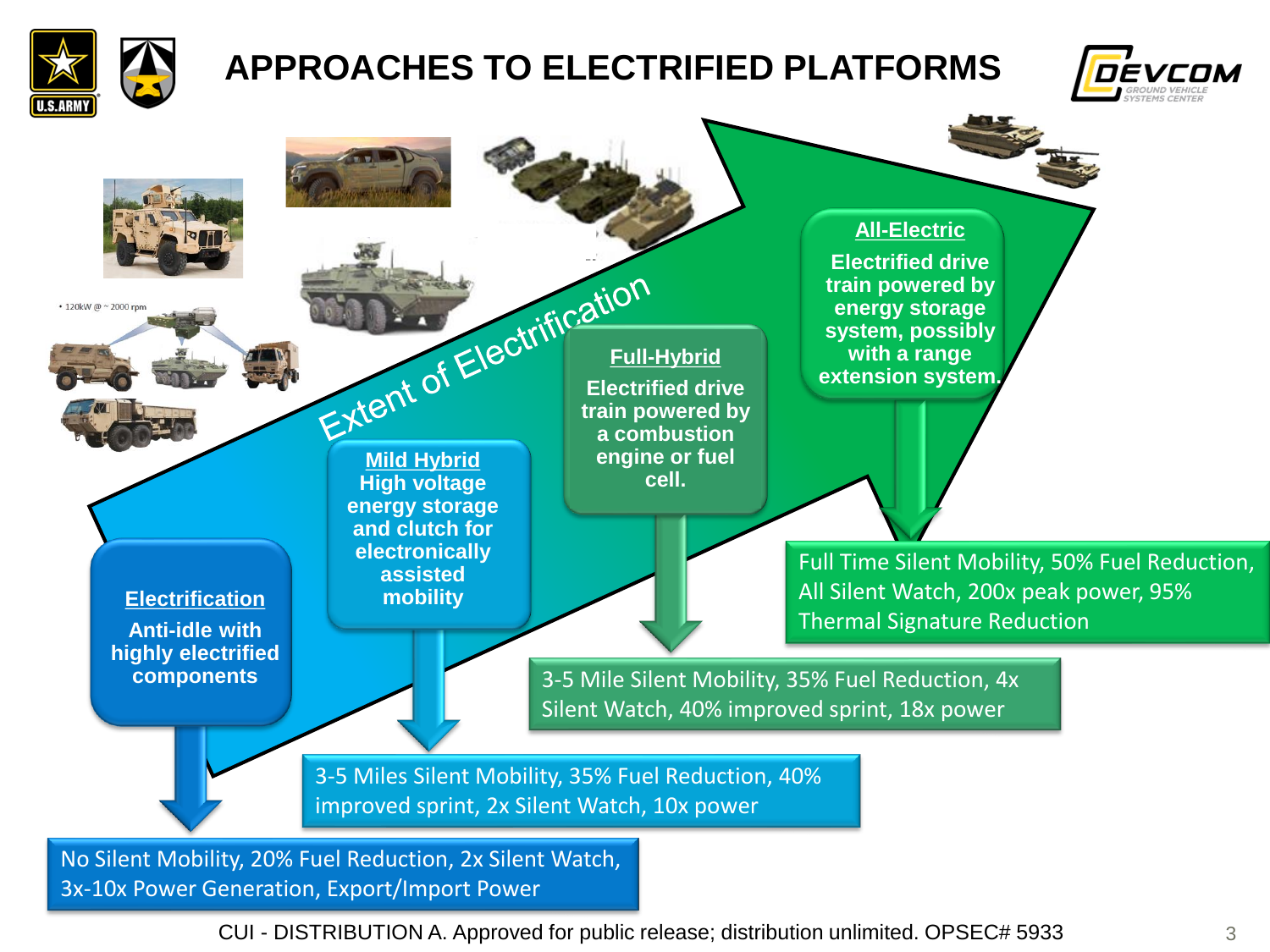



# U.S. ARMY COMBAT CAPABILITIES DEVELOPMENT COMMAND – GROUND VEHICLE SYSTEMS CENTER

Next Generation Fuels, Fluids, and Lubricants

Distribution A. Approved for public release; distribution unlimited. OPSEC#6155

Jill Bramer

Chemist

Force Projection Technology

**1 MAR 2022**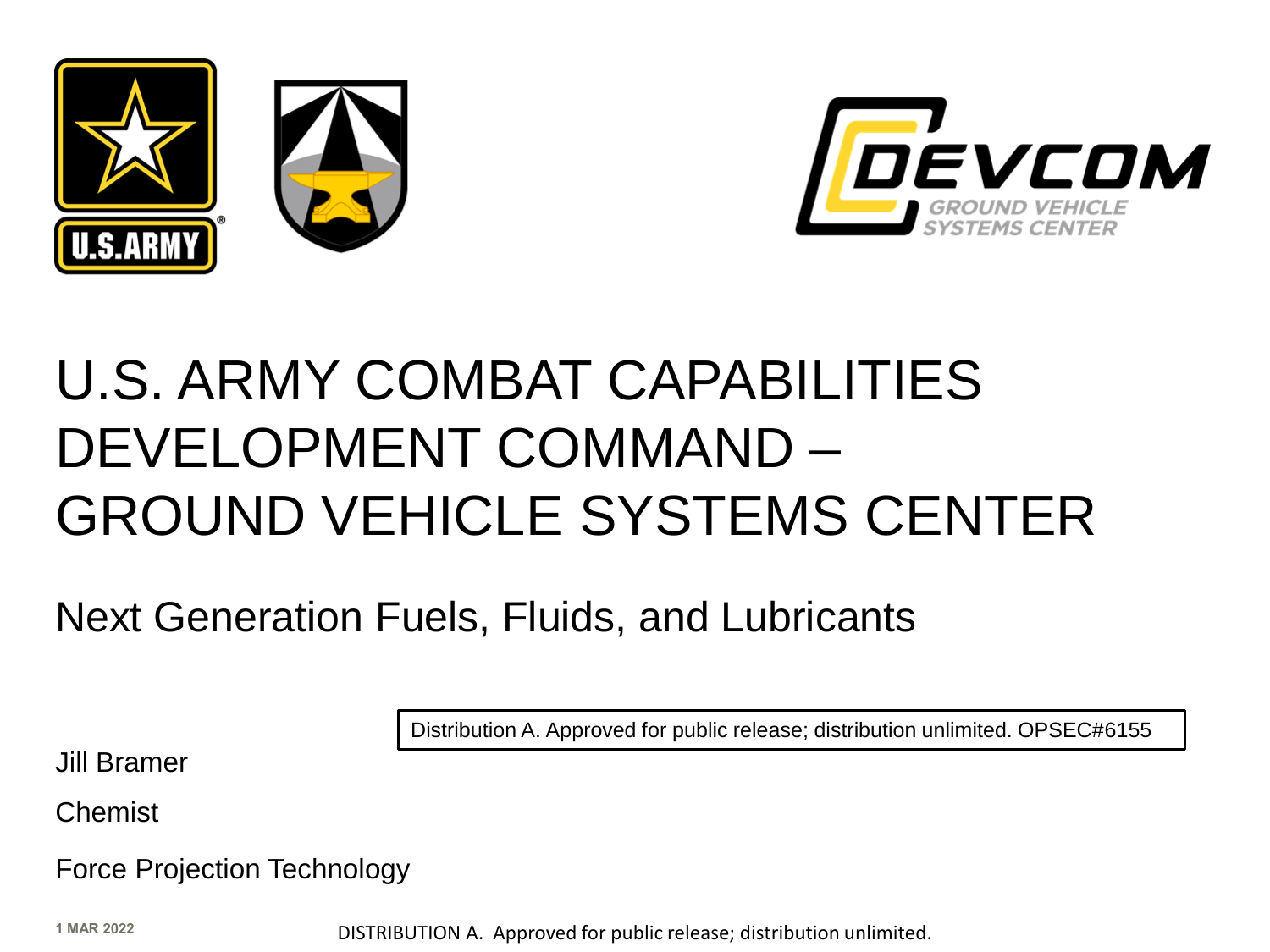

**AGENDA**



# ➢F&L Current State

# ➢F&L Modernization Strategy

- ➢F&L Future State
- ➢Modernization Snapshots
- ➢Important of Standardization
- ➢Invitation to work together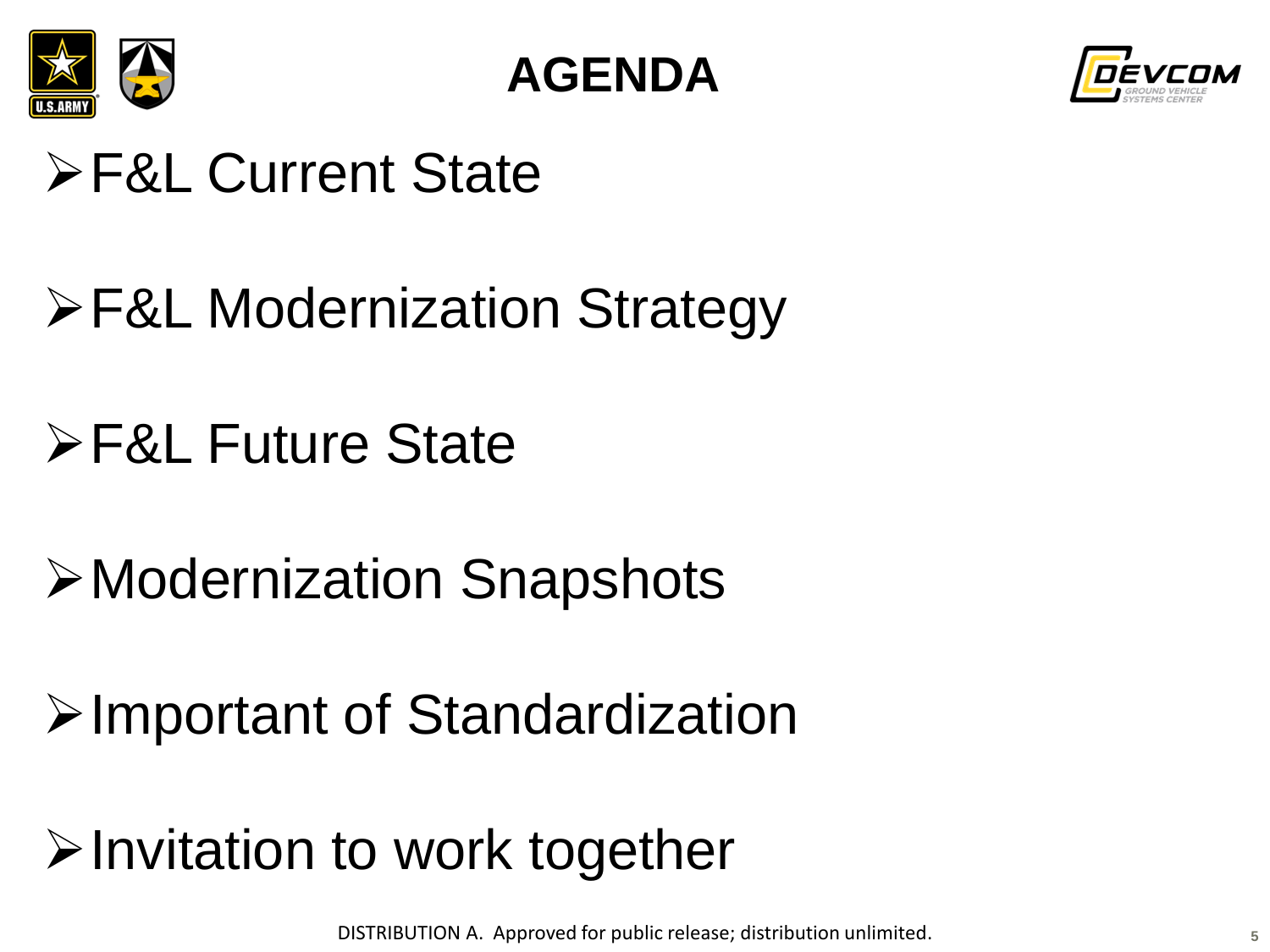

# **F&L CURRENT STATE**



#### Fuels

- JP-8 & F-24
- Diesel Fuel (in limited locations)
- DOD buys to commercial fuel specs
	- must still be additized
	- Commercial fuels are intended for near-term use
	- DOD does not align with commercial practices for fuel cleanliness

#### Lubricants & Fluids

- **Military Standard Lubricants** & Fluids
- Most are 30+ year old technology
- Interoperable with NATO **Countries**
- Conform to AR 70-12
- Some OEM specific products required
- Non-military standard products in the field that aren't supported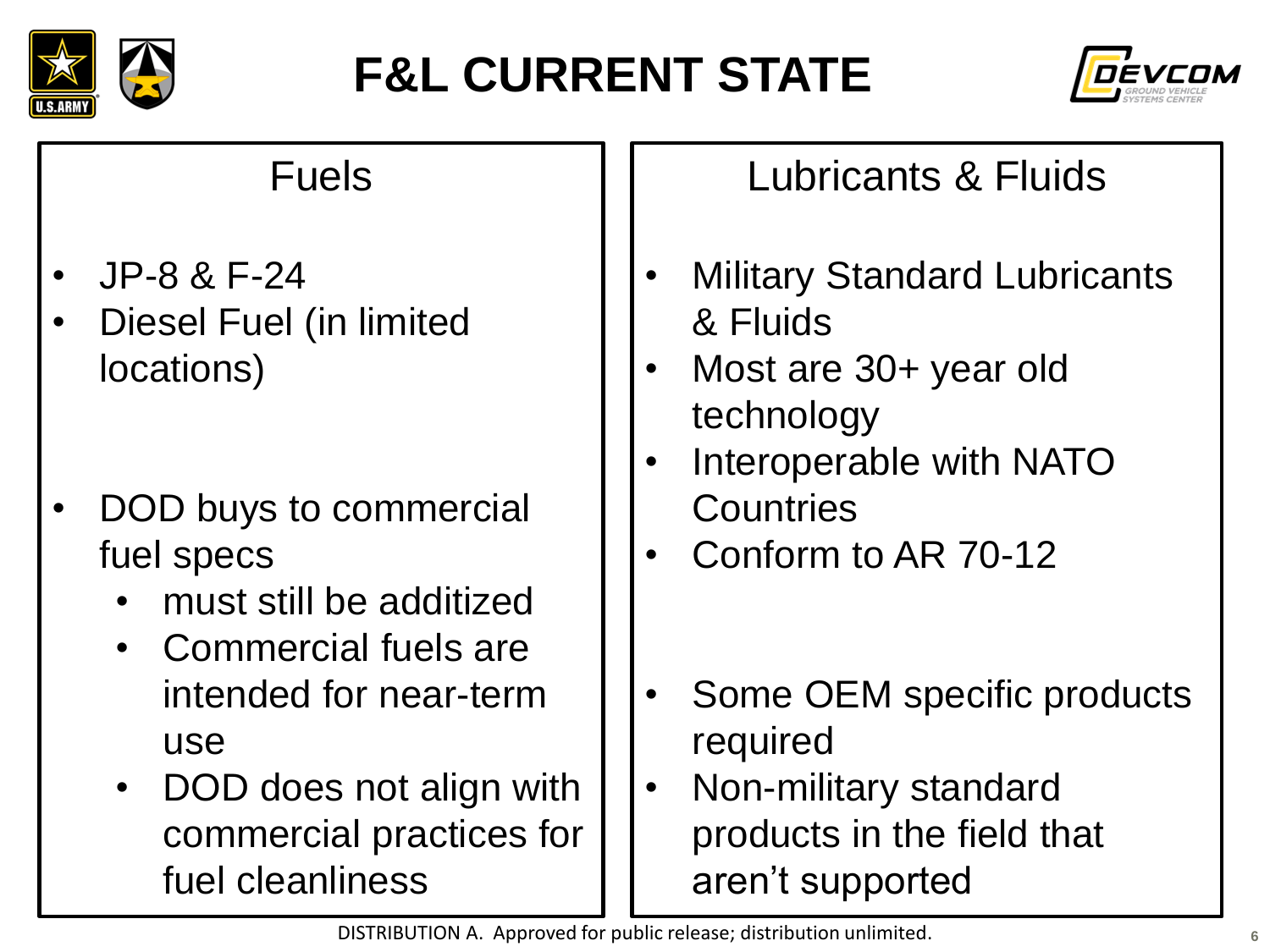

### **F&L MODERNIZATION STRATEGY**



### **Adapt Commercial Specifications for Military Use**

- $\checkmark$  Products for use in all environments
- $\checkmark$  Incorporate military specific requirements (legacy and future)
- $\checkmark$  Prevents product proliferation
- $\checkmark$  Endure long term storage without degradation/deterioration
- $\checkmark$  Increase competition & reduce reliance on one source
- $\checkmark$  Ensure product of requisite quality (qualified products)
- $\checkmark$  Minimize supply issues & misapplication during maintenance
- $\checkmark$  Maintain interoperability with Allied Partners
- $\checkmark$  Extend shelf life of products with specifications

## Maintain compliance with AR 70-12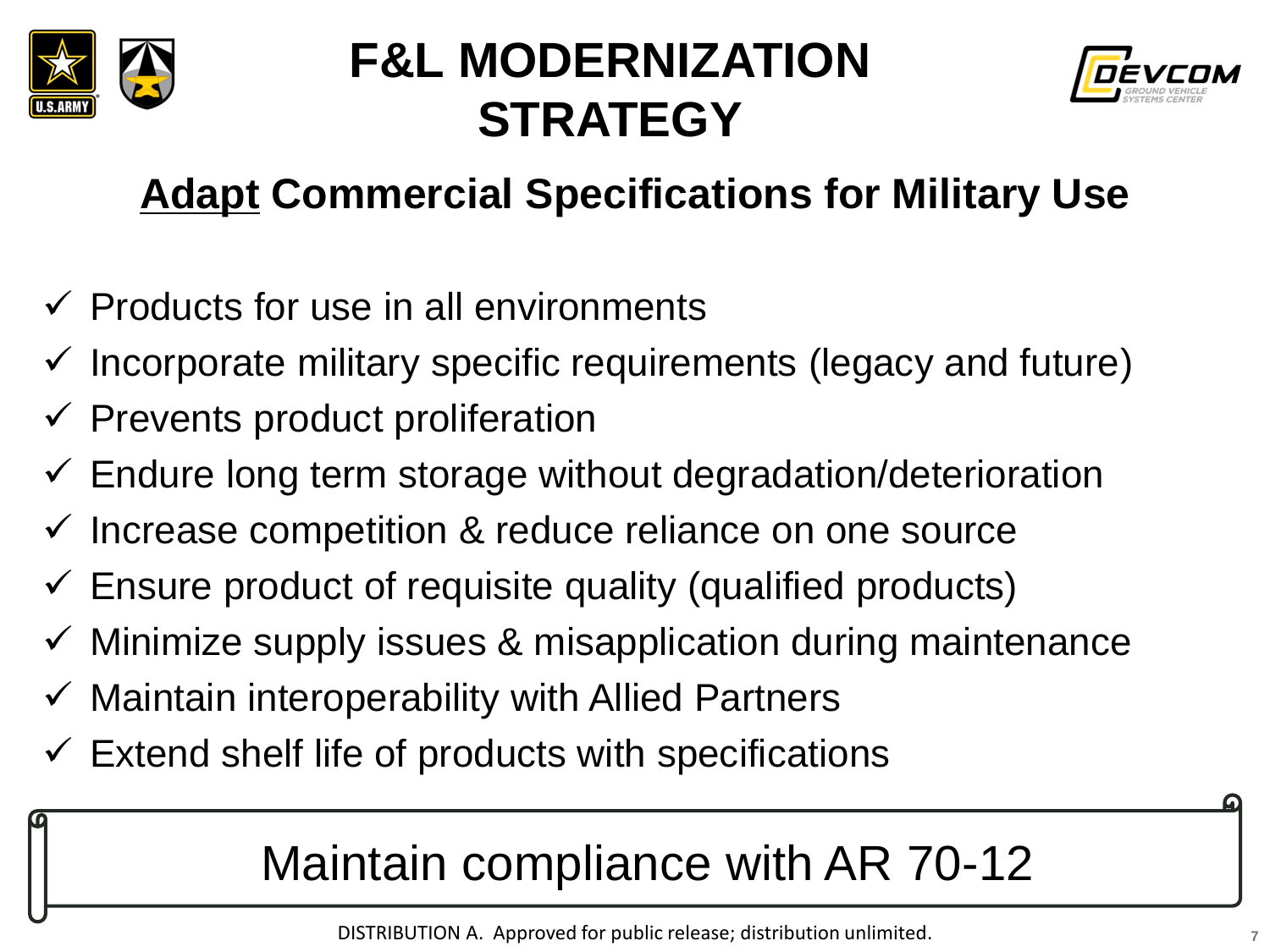

# **F&L FUTURE STATE**



#### Fuels

- Monitor commercial fuels & evaluate risk to US Army Ground Equipment
- Alternative Aviation Fuels

#### Focus on:

- Fuel Properties: Cetane, Viscosity, Lubricity
- Cleanliness & Storage
- Material Compatibility

Lubricants & Fluids

- Synthetic, modern formulations
- Fuel Efficient
- Longer life
- Increase to drain intervals
- Compatibility with new hardware technology

Shift to Electrification:

- Thermal Mgt Fluids
- **Specialized Lubricants**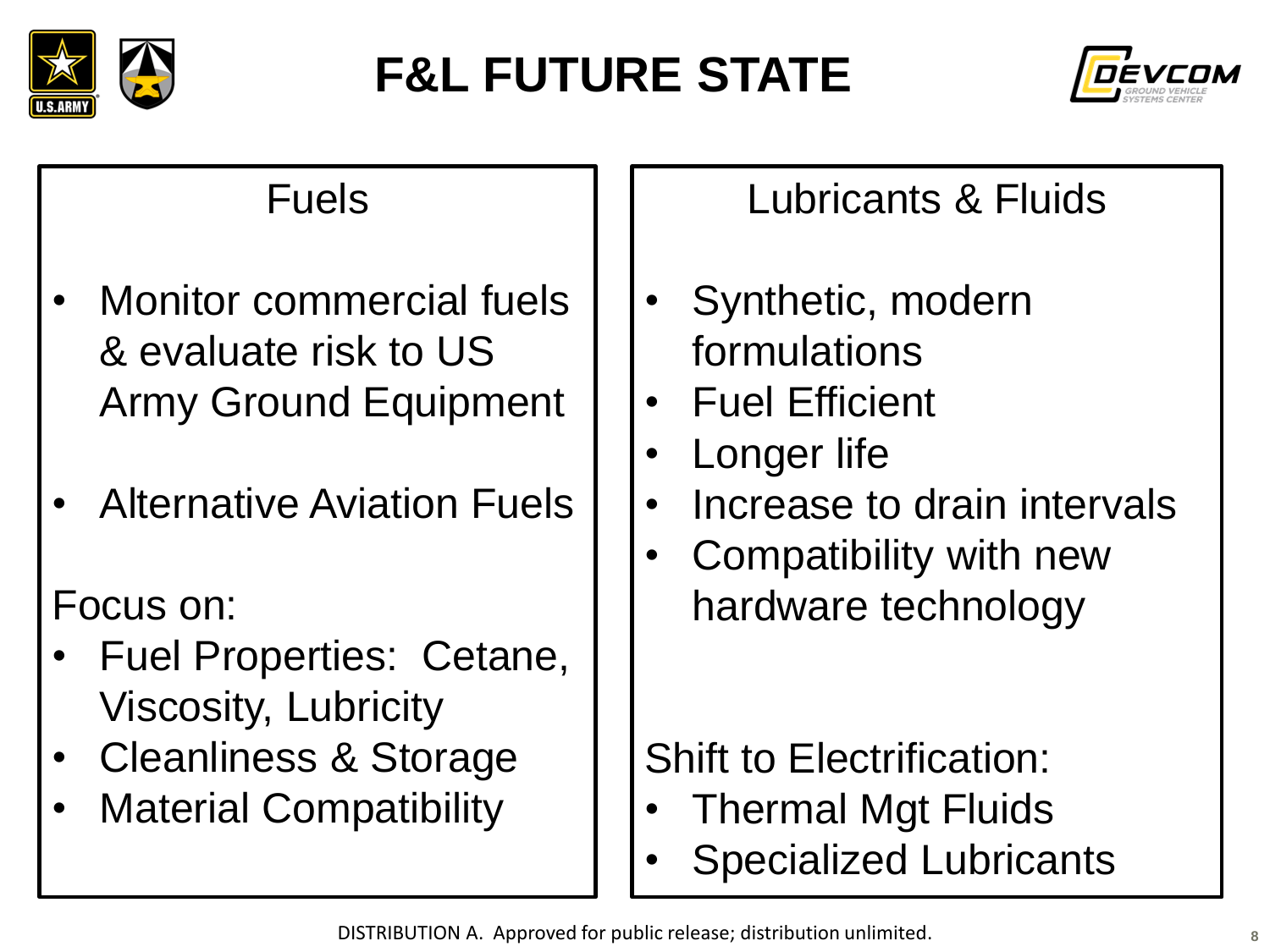

### **MODERNIZATION SNAP SHOT - FUELS**



AVIATION FUELS JP-8 & F-24

- Army use since 1980s
- AR 70-12 directs use in all Army systems
- **Tactical distribution force** structure is based on single predominate fuel
- **E** Monitor fuel properties

SUSTAINABLE AVIATION FUELS

- Drop-in replacements for petroleum fuel at specified vol %
- Common names:
- **Alternative**
- Synthetic Aviation Fuel (SAF)
- **Bio**
- **Renewable**
- 9 alternative fuel blends are approved in the commercial specs
- **In FY22, GVSC is funded to review and evaluate risk of new fuel pathways**

#### DIESEL FUELS

- Biodiesel allowed up to 5% (more if authorized by the local authorities) in US
- Concerns with global fuel quality and sulfur content
- Long term storage stability issues
- Seasonal & Regional supply chain may lag

ARMY USES COMMERCIAL FUELS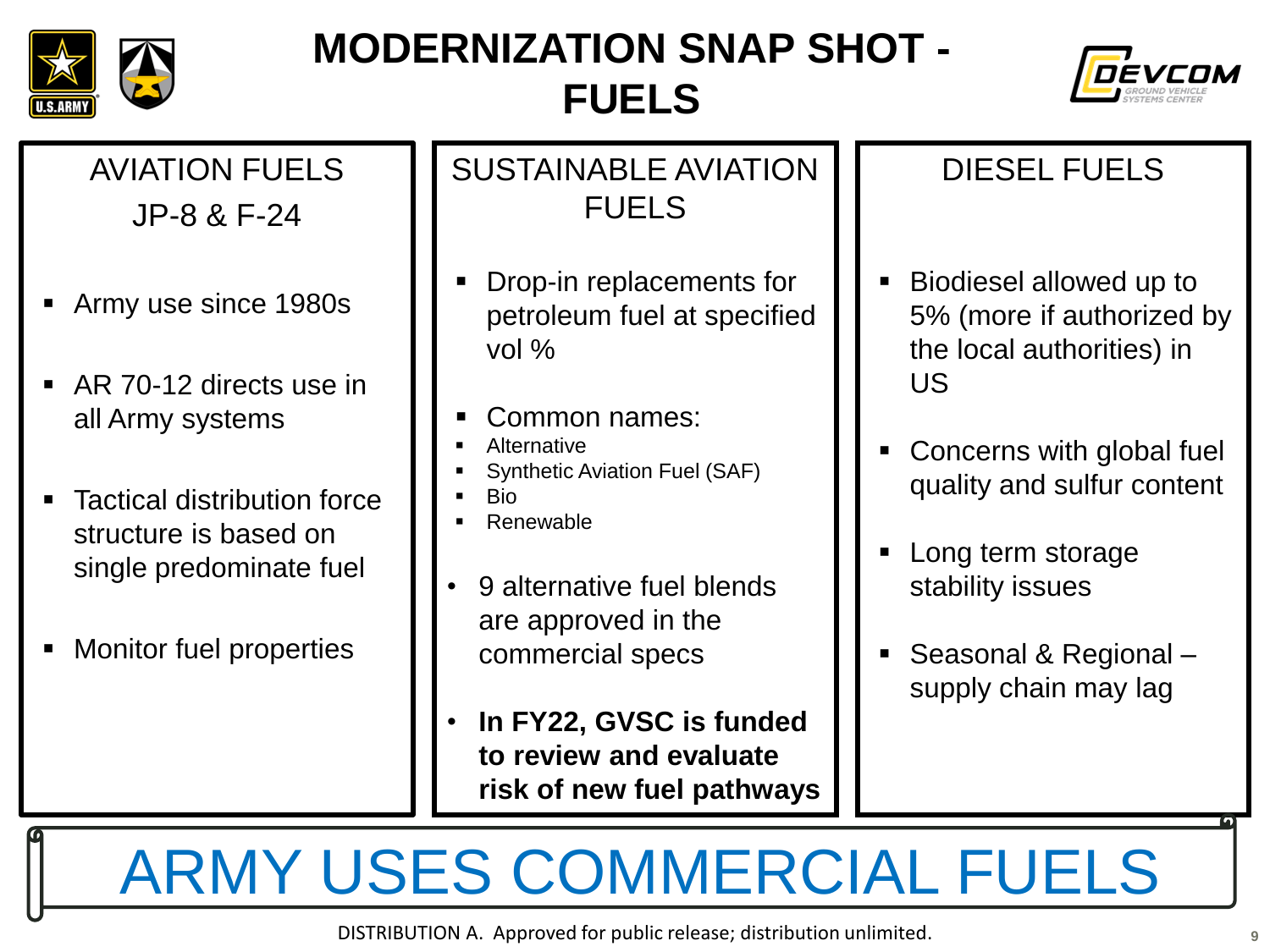

### **MODERNIZATION SNAP SHOT - LUBRICANTS**



- ➢ Synthetic Multipurpose Lubricant (SMPL)
- ➢ Fuel Efficient Gear Oil (FEGO)
- ➢ Brake Fluid for ABS systems (BFABS)
- ➢ Extended Life Coolants
- ➢ Sustainable Vapor Degreasing Solvent
- ➢ Thermal Management Fluids for Vehicle Electrification
- ➢ Specialized Fluids for Electric Components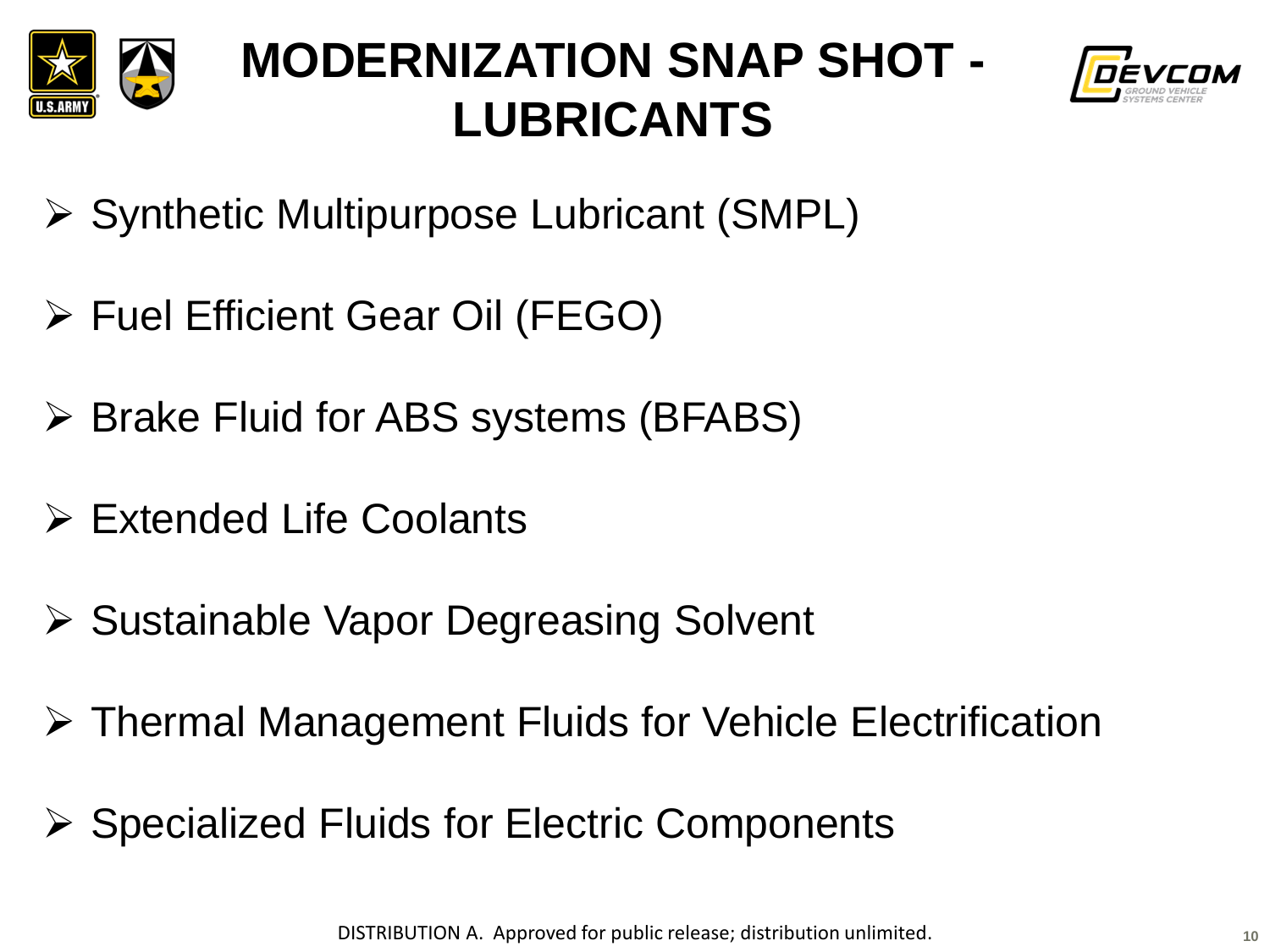

### **THE VALLEY OF DEATH WITH F&L MODERNIZATION**





Fluids & Fuels fall right in the middle



- There is no process to accept modernized fluids
- Acquisition programs hesitant to accept without ROI
- Transition of modernized fluids is difficult with no forcing function

### Acquisition Sustainment

- Army unable to capitalize on the benefits of the modernized fluids since they aren't approved
- Modernized fluids directly impact maintainability, reliability, interoperability, and mission readiness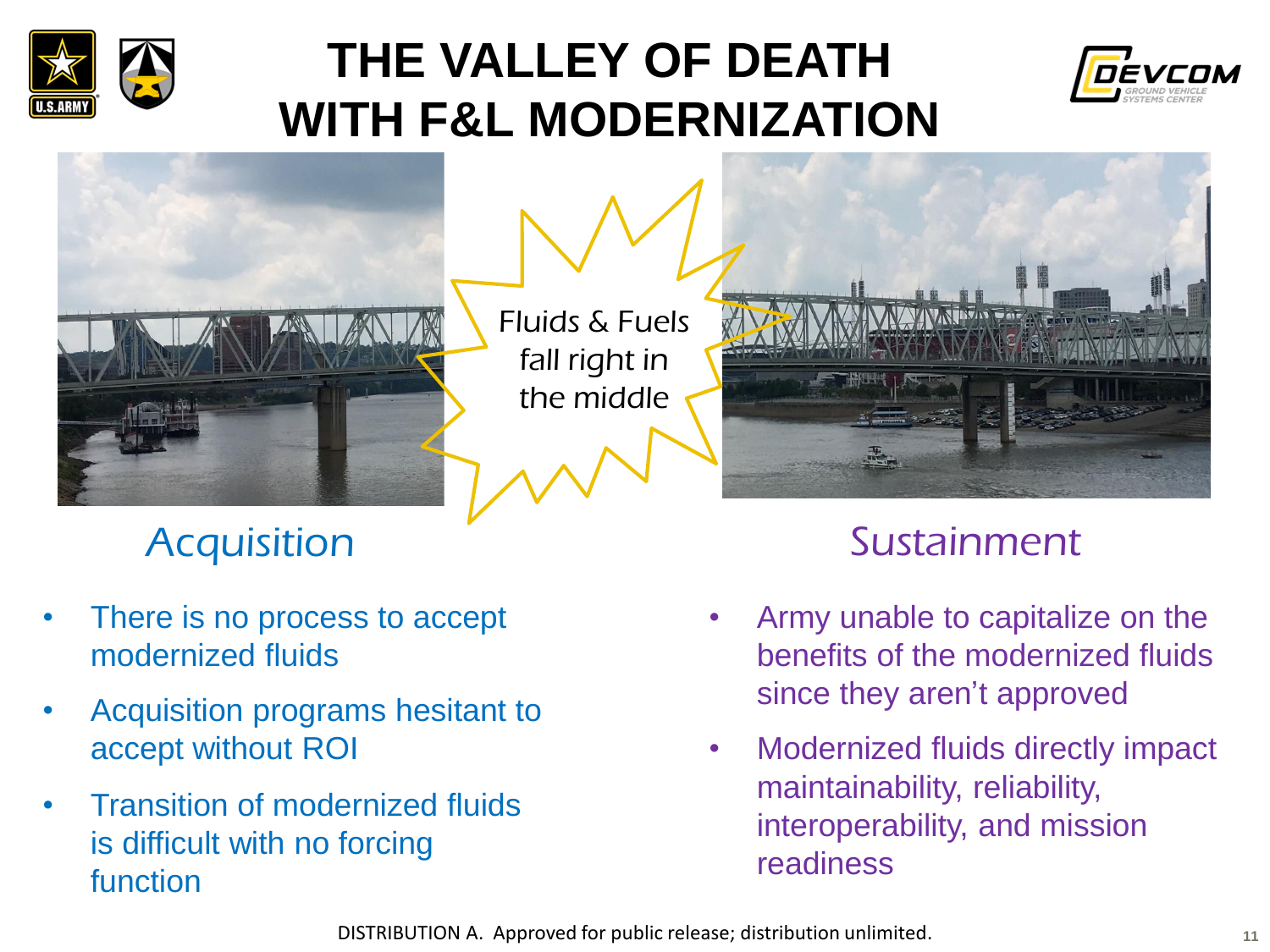

### **Why is Standardization Important for Fuels & Lubricants?**



- Ensures high quality, consistent, cost competitive lubricants
- Availability around the world
- High demand = quick delivery from DLA Aviation
- Low demand  $=$  long lead times (6 months +)
- Commercial products may not be equivalent or meet military requirements
- Advantageous for AOAP programs
- Complies with Army Regulation AR 70-12 to reduce proliferation of products

**Reduce risk to vehicle failure, downtime, & readiness**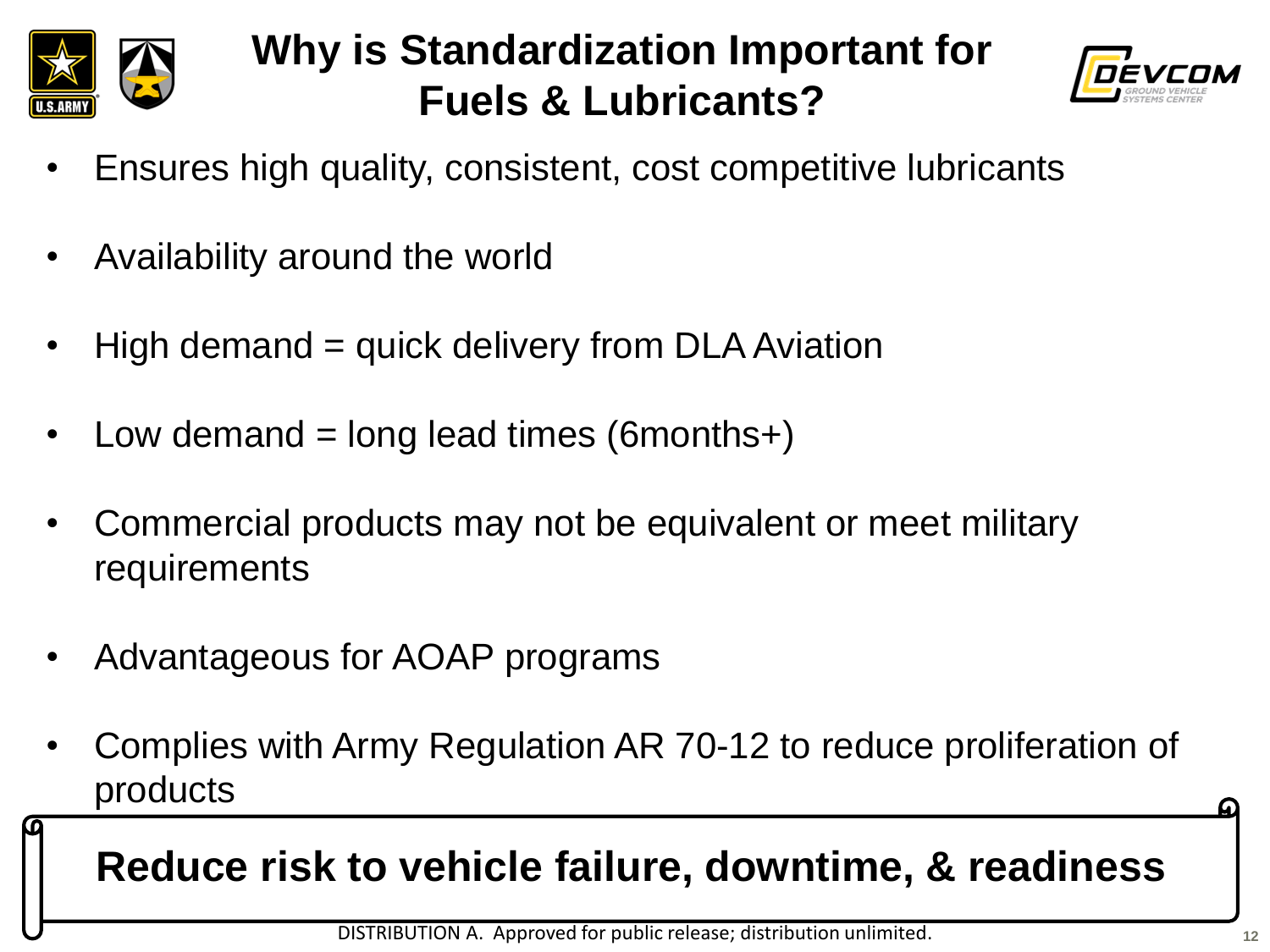



- ➢ Engage with the GVSC F&L Branch
	- $\triangleright$  We have SMEs that span all disciplines
	- ➢ Fuel Engagements to learn more about Alt Fuels
- ➢ Join the Military Vehicle Industry Consortium (MVIC) on fluid modernization
	- ➢ Background: Launched July, 2020, the MVIC is an effort as a result of a CRADA between GVSC and NDIA Michigan to help the Army, which wants to influence DOD processes and standards for modern fluid evaluation, standardization, introduction, acquisition, and meeting environmental regulations and sustainability goals, while supporting the Army Regulation 70-12 Fuels and Lubricants objective of minimizing the number of lubricants and associated products.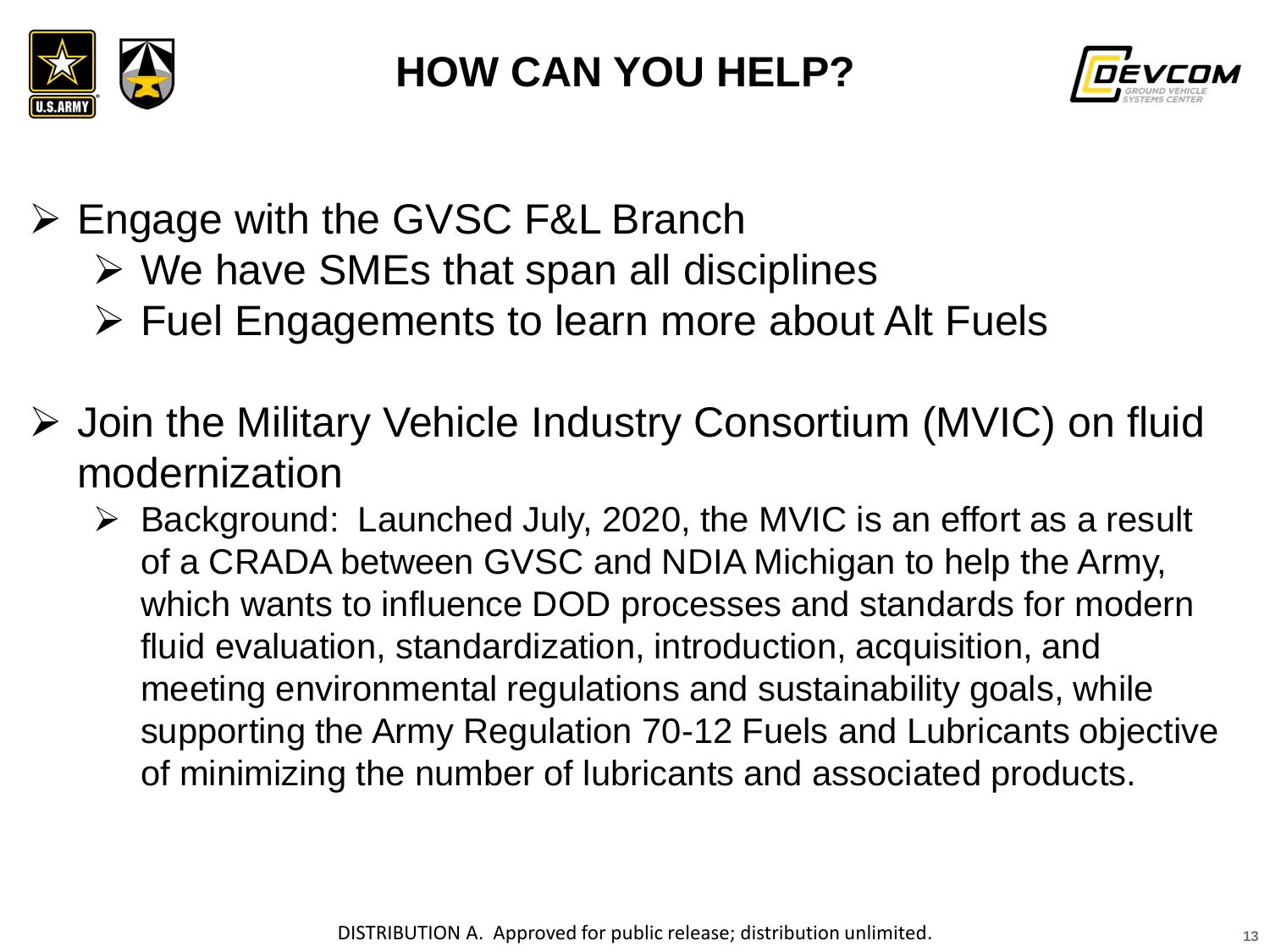

#### **MILITARY VEHICLE INDUSTRY CONSORTIUM (MVIC) FLUID MODERNIZATION**



#### **Problem Statement:**

Army needs to modernize and manage its fluid portfolio to achieve its goal to minimize the number of fluids to reduce footprint and overall cost, while maintaining the best overall performance as new vehicle technologies and fluids are developed and implemented by industry.

#### **Challenges***:*

- New vehicle and equipment technologies require newer fluids
- OEM specific fluids required to maximize performance and durability
- New fluids introduced by fluid formulators
- Maximizing commonality within components and across components (i.e. one oil for all engines, and one oil for both engines and transmissions)
- Maintaining backward compatibility with legacy equipment.